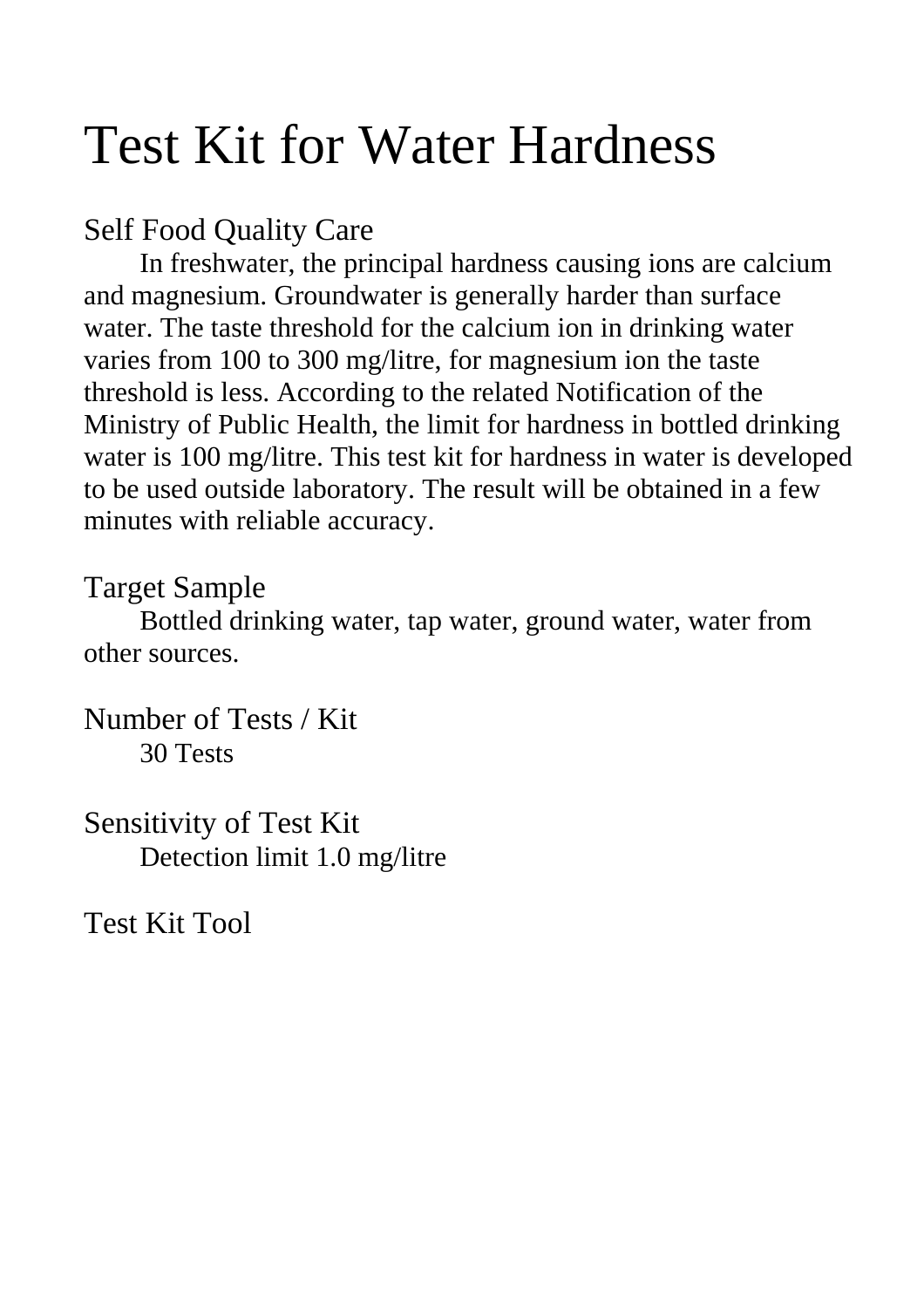- 1 Plastic cup
- 1 Syringe (10 cc.)
- 1 Syringe  $(2.5 \text{ cc.})$
- 1 bottle of hardness reagent 1
- 1 bottle of hardness chemical power 2
- 1 bottle of hardness reagent 3
- 1 small-size plastic spoon
- 1 dropper
- 1 sheet of testing instruction

# Procrdure

- 1. Draw 10cc. Of water sample into plastic cup.
- 2. Add 3-4 drops of hardness reagent 1, shake well.
- 3. Add small amount of hardness chemical powder 2 in the sample cup, shake until chemical powder is completely dissolved. The color of the solution is purple.
- 4. Add hardness reagent 3, drop by drop until the color changes to blue. If with 3 cc. Of hardness reagent 3, the color is still unchanged, stop the test. Read the result from the table.

Evaluation

| INCLUICIANUM TAUIC    |                   |
|-----------------------|-------------------|
| Color of the solution | Hardness mg/litre |
|                       |                   |
| Blue                  |                   |
| Blue                  | Less than 100     |
| Purple                | More than 100     |
| Blue                  | Less than 300     |
| Purple                | More than 300     |
|                       |                   |

#### Interpretation Table